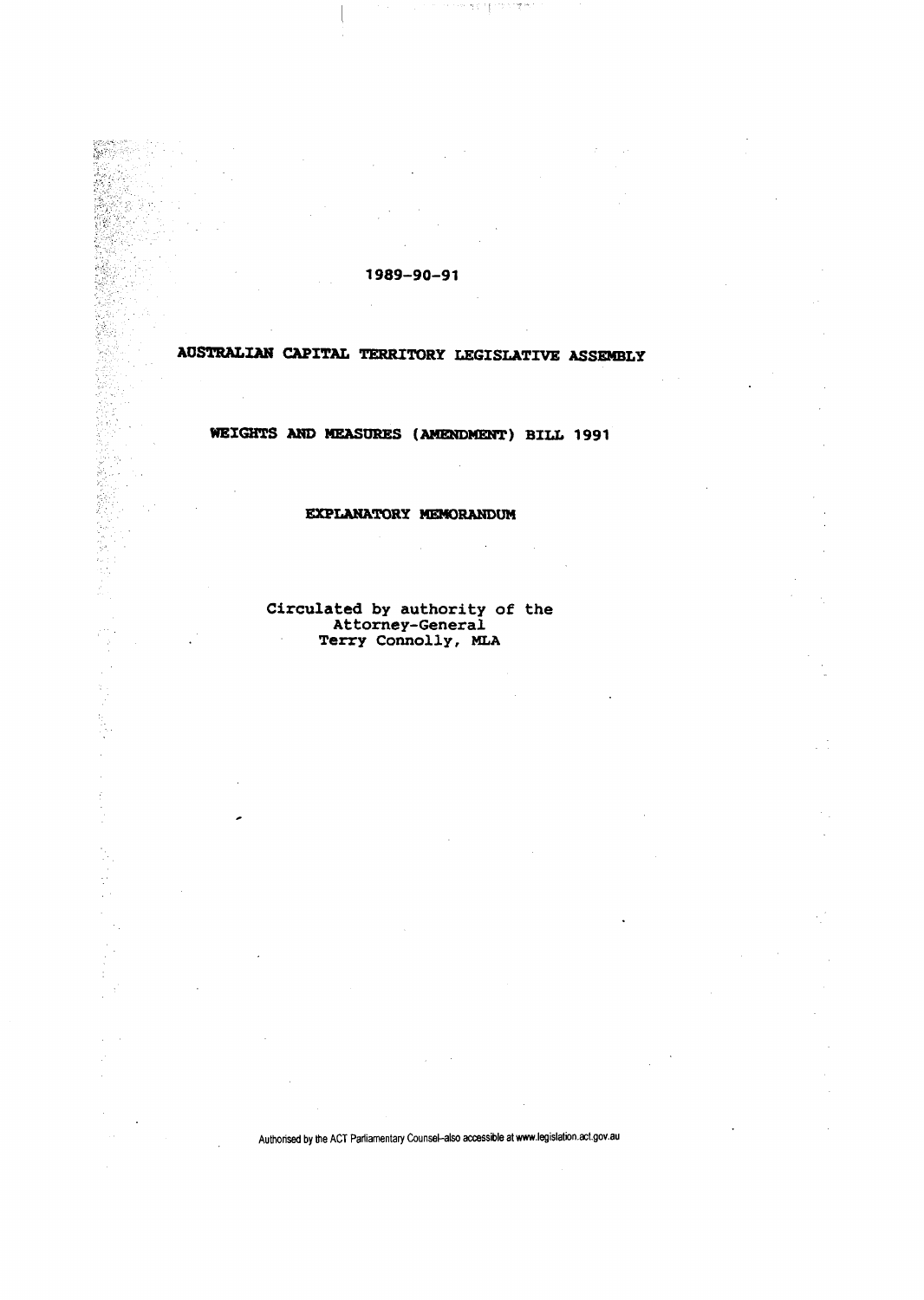#### **EXPLANATORY MEMORANDUM**

## **Weights and Measures (Amendment) Bill 1991**

## **GENERAL OUTLINE**

医生物 经未增益的现在分词 化硫酸盐 医皮肤病 医神经病 医心室 医心房 医中间性的 医中间的 医血管

医大脑性 医大脑性脊髓炎 医心包 医心包 医心包 医阿尔伯氏试验检尿道检尿道检尿道检尿道检尿道检尿道检尿道检尿道检尿道检尿道检尿道检尿道检尿道 医心包 医心包 医心包性 医感觉性

**This Bill amends the** *Weights and Measures Act 1929* **so that it will cover only the sale of bread in the Territory. Other aspects of trade measurement previously covered by the Act will be regulated by the proposed**  *Trade Measurement Act 1991* **and the** *Trade Measurement (Administration) Act 1991.* 

**The retention and amendment of the** *Weights and Measures Act 1929* **is necessary because the proposed** *Trade Measurement Act 1991* **presently excludes the trade measurement of bread.** 

**The Bill also provides for the up-dating of penalty provisions by replacing the outdated general penalty provisions with penalties relating to specific offences.** 

### **FINANCIAL IMPACT**

**This Bill involves no cost to the Government over and above that already noted with respect to the administration of other elements of the new Trade Measurement legislation.** 

**Authorised by the ACT Parliamentary Counsel-also accessible at www.legislation.act.gov.au** 

(後)以後の時になる

ż,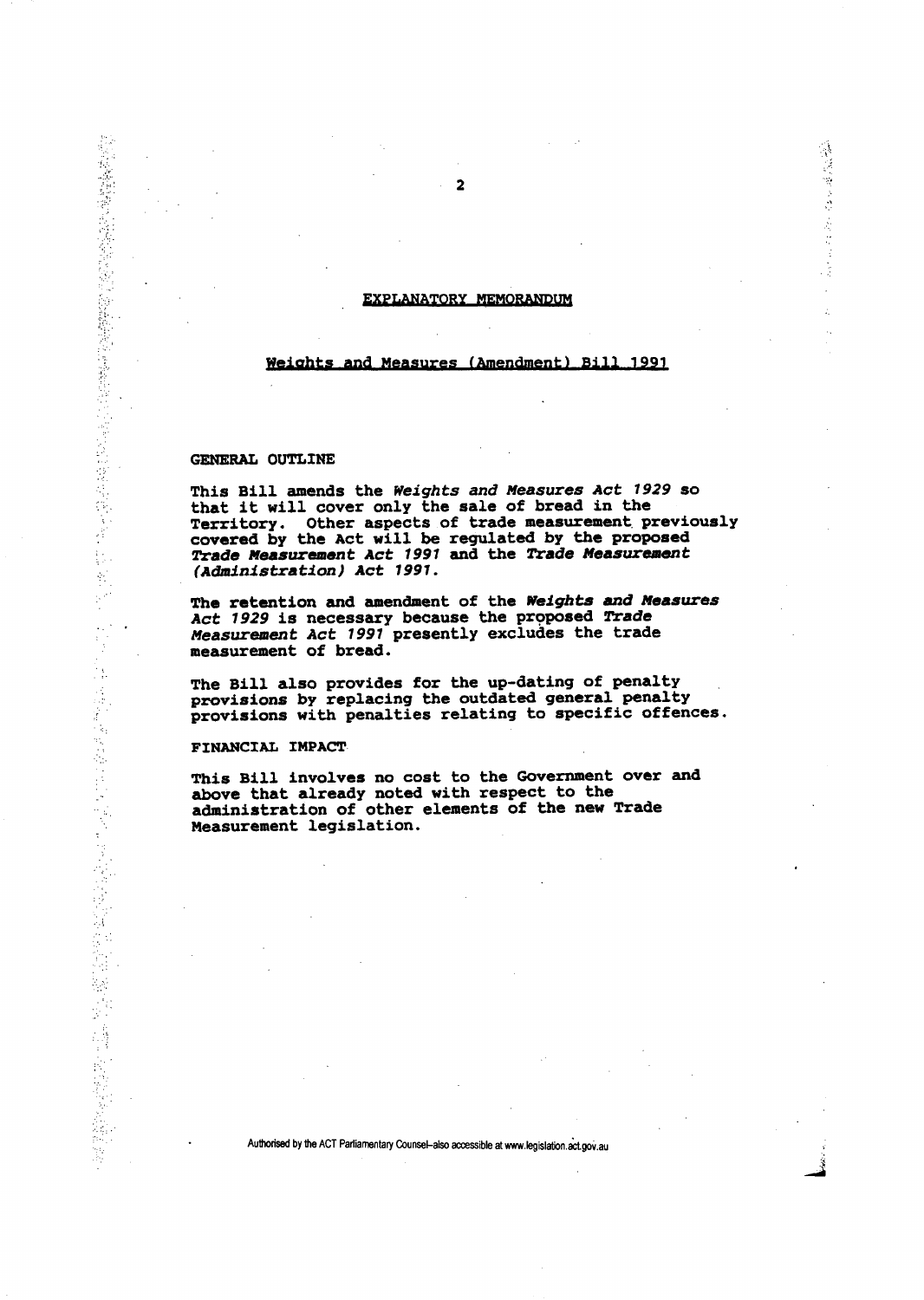**NOTES ON CLAUSES** 

#### **Short Title**

**Clause 1 provides for the short title of this amending Act to be the** *Weights and Measures (Amendment) Act 1991.* 

**3** 

a complete process to the state of the state of the

#### **Commencement**

**Clause 2 provides that this Act will commence on the same day as the substantive provisions of the** *Trade Measurement Act 1991.* 

 $\sim 10^{-4}$ 

## **Principal Act**

**Clause 3 provides that wherever mentioned in this Bill the words "Principal Act" refer to the** *Weights and Measures Act 1929.* 

## **Long Title**

**Clause 4 provides that the long title of the amended Act will be "An Act relating to the sale of bread".** 

## **Short Title of Principal Act**

**Clause 5 provides that the short title of the amended Act will be the** *Weights and Measures (Sale of Bread) Act 1929.* 

## **fifiBSai**

**Clause 6 repeals Section 3A of the Act so that none of the Regulations under the Weights and Measures Act (NSW) continue to apply in the Territory.** 

#### **Substitution,**

**Clause 7 replaces Sections 5,6 and 7 with new Sections 5 and 6 follows:** 

- **Section 5 provides for a streamlined interpretation provision providing that the definitions of terms used are consistent with those used in related trade measurement legislation.** 
	- **Section 6 is amended so that the amended Act will apply to the Crown in the same way as the** *Trade Measurement Act 1991* **does.**

#### **Repeal**

**Clause 8 repeals Part II - ADMINISTRATION and Part III - STANDARDS AND UNITS . These matters will be covered in the** *Trade Measurement (Administration) Act 1991* **and the**  *Trade Measurement Act 1991* **respectively.**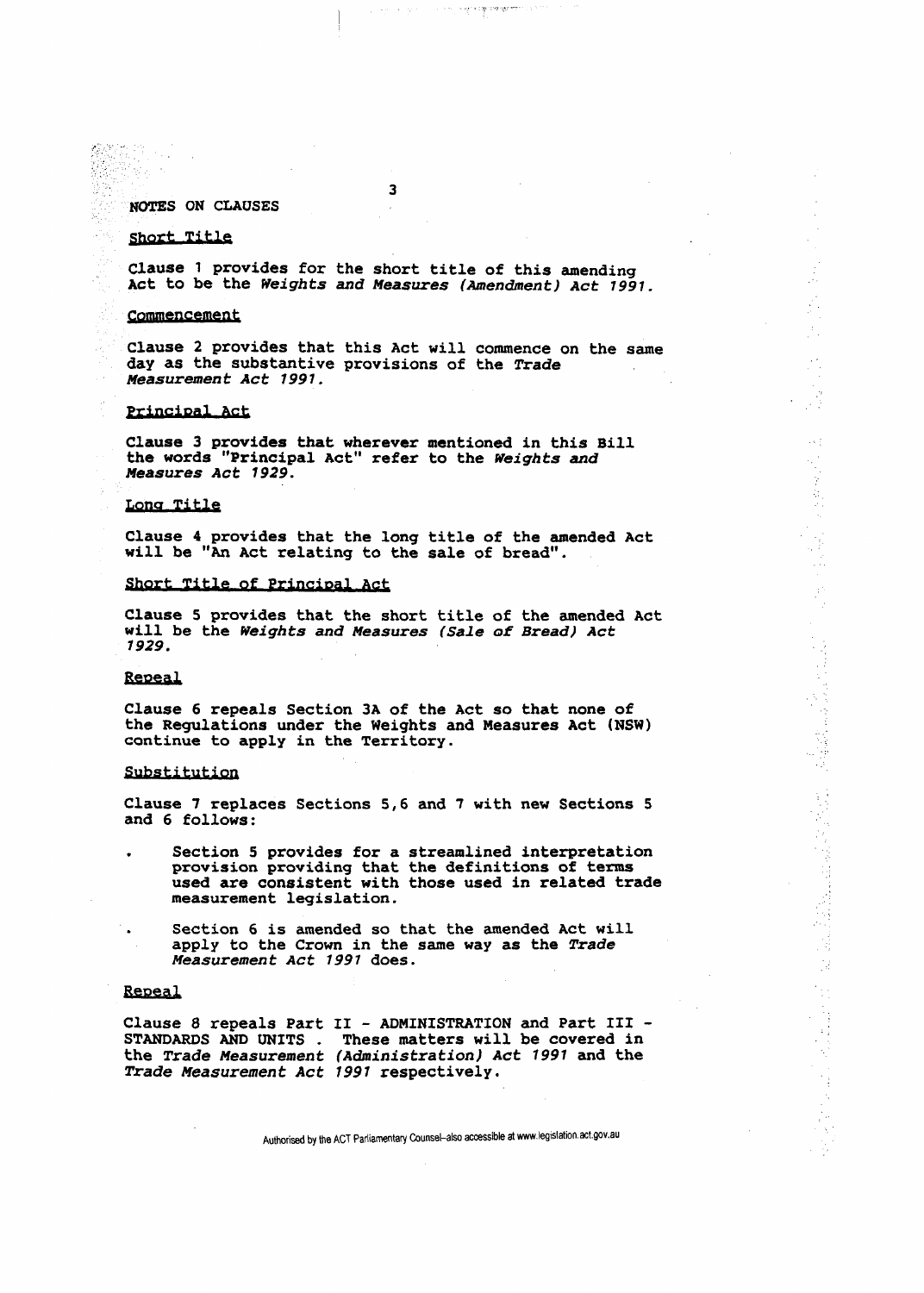## **Omission**

(特による)に、「このことをもっている」ということに、

医皮炎 k, **Clause 9 provides that the heading Part IV - THE LAW OF WEIGHTS AND MEASURES is omitted and the part is renamed PART II - SALE OF BREAD.** 

## **Substitution**

**Clause 10 replaces Sections 19, 20 and 21 with a new Section 21 which applies only to the sale of bread by weight. The amended section provides as follows:** 

- **If bread is sold by weight it must be sold by net weight: Subsection 21(1);**
- **When the seller delivers the bread he or she must give the buyer an invoice or delivery note showing the net weight of bread: Subsection 21(2);** 
	- **An invoice or delivery note is not necessary where delivery takes place at the premises of the seller or the bread is weighed at the premises of the buyer: Subsection 21(3);**
	- **It is an offence for anyone to sell bread enclosed in a package without the net weight of the bread written legibly on the outside of the package or on a label attached to the package: Subsection 21(4).**

**The penalty for this offence is updated to provide for fines of up to \$5,000 for individuals and up to \$25,000 for corporations.** 

## **Net weight not correctly stated**

**Clause 11 amends Section 22 so that it applies only to the sale of bread. The amended section provides as follows:** 

- **It is an offence to sell bread with the net weight incorrectly stated on the invoice, delivery note or package: Subsection 22(1);** 
	- **Sellers have a defence if they have a written guarantee from the person from whom the bread was bought. The guarantee must state that the weight marked on the package is correct and the bread must have been offered for sale in the same state in which it was bought. Guarantors, individual and corporate, must be resident or registered in the Territory: Subsection 22(2);**
	- **The form of the guarantee may be prescribed under the Act: Subsection 22(3);**
	- **It is an offence to give a false guarantee: Subsection 22(4).**

Authorised by the ACT Parliamentary Counsel-also accessible at www.legislation.act.gov.au

落き。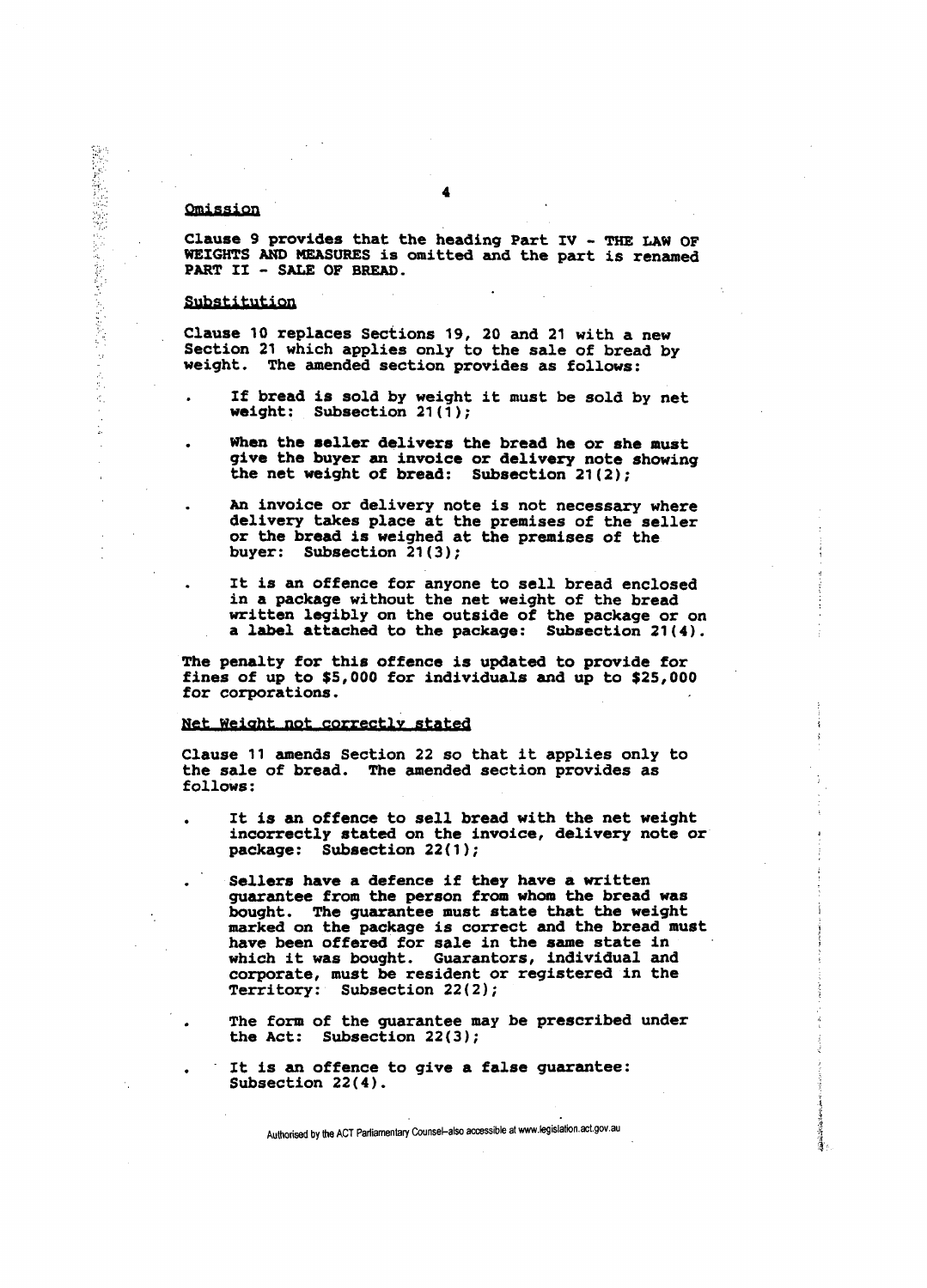**The penalty for offences under Subsections 22(1) and 22(4) is updated to provide for fines of up to \$5,000 for individuals and up to \$25,000 for corporations.** 

#### **Repeal**

eneri

● 高等にをおける

**Clause 12 repeals Section 23 (Provision for weighing or measuring). Retail buyers of bread remain protected by the operation of amended Sections 21 and 22.** 

#### **impleading conduct**

**Clause 13 amends Section 24 providing for an offence relating to misleading conduct in relation to the sale of bread. The amended section states that it is an offence to directly or indirectly mislead anyone about the number or weight of any bread sold or delivered by him or her, or to sell or deliver or cause any bread to be sold or delivered by weight or number short of the quantity ordered or bought.** 

**The penalty for offences under this section is updated to provide for fines of up to \$5,000 for individuals and up to \$25,000 for corporations.** 

#### **Repeal**

**Clause 14 repeals Section 25 (Fraud using weights), Part V - VERIFICATION AND STAMPING and Part VI - SALE OF COAL AND FIREWOOD. These matters will be included in the 2xade** *Measurement Act 1991.* 

#### **Omission**

**Clause 15 omits the heading of Part VIA - THE SALE OF BREAD.** 

## **Power of inspectors**

**Clause 16 amends Section 34B in order to substitute the term "vehicle" for "cart" wherever it occurs. The penalty for offences under this section is updated to provide for fines of up to \$1,000 for individuals and up to \$5,000 for corporations.** 

## **Sale of bread in shops**

**Clause 17 amends Section 34C to update the penalties for the offences of selling underweight bread and selling bread of a size other than provided for in Section .34A. The amended fines are up to \$5,000 for individuals and up to \$25,000 for corporations.**